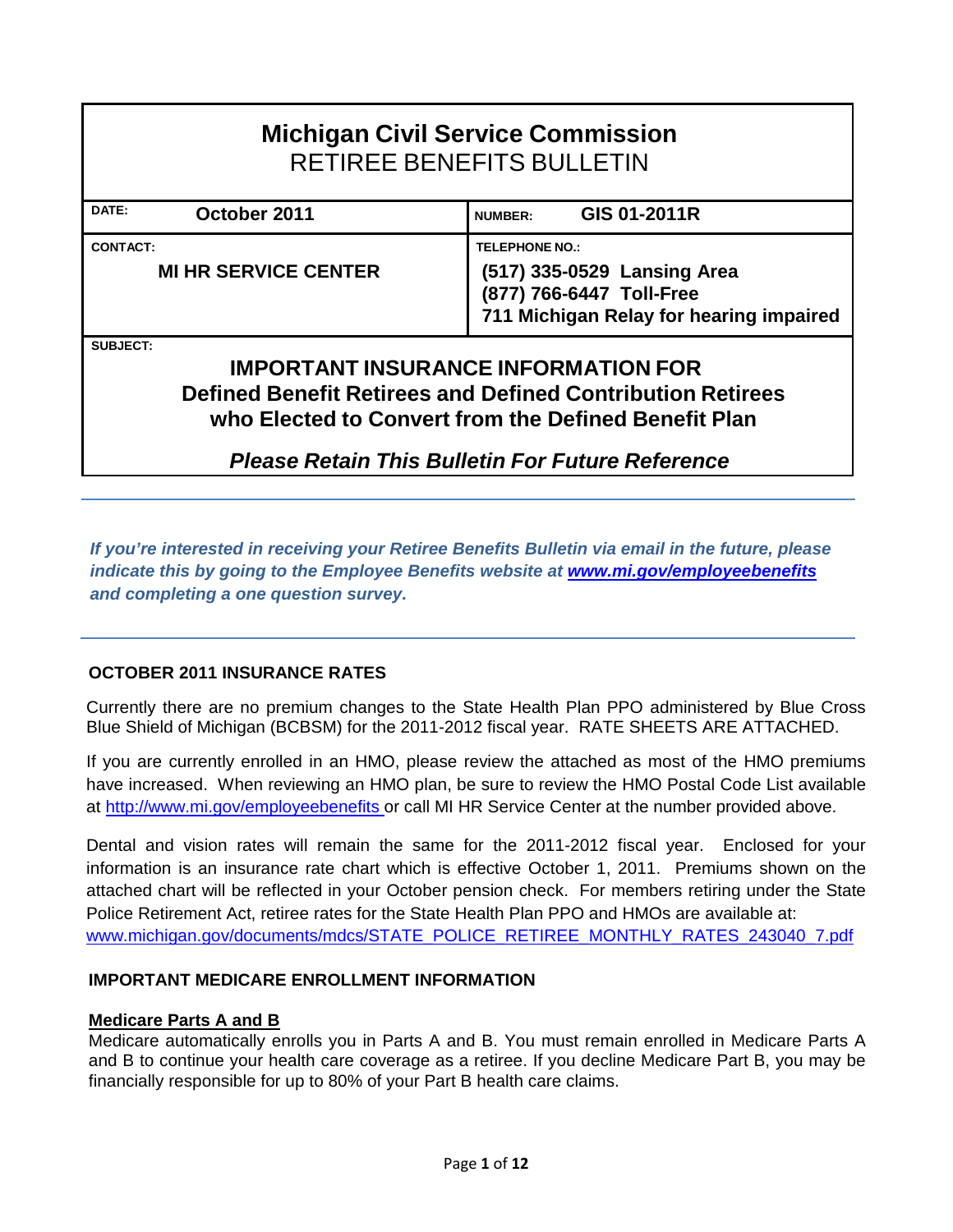### **REMINDERS FOR MEMBERS OF BLUE CROSS BLUE SHIELD OF MICHIGAN**

### **SUPPORT Program:** (800) 321-8074

Through the SUPPORT Program, you can obtain durable medical equipment, prosthetic and orthotic devices, and medical supplies with no copays or deductibles when they are obtained within the SUPPORT network.

#### **Walgreens Specialty Pharmacy for Specialty Drugs:** (866) 515-1355

Specialty drugs are prescription medications that require special handling, administration or monitoring. Specialty drugs treat complex and chronic conditions. You can fill prescriptions for specialty drugs at a retail pharmacy, but not all pharmacies will dispense specialty drugs. Call your pharmacy in advance to verify that it can fill your prescription. If your pharmacy cannot fill your specialty medication, prescriptions should be filled through Walgreens Specialty Pharmacy mail order service.

#### **Blue Health Connection Program:** (800) 775-2583

As a Blues member, you and your covered dependents can participate in several wellness programs offered through Blue Health Connection. Through this program, you have access to general health education, health coaching, a smoking cessation program, online health resources, and a 24-hour nurse help line.

### **CHANGING INSURANCE CARRIERS**

As a retiree, you are not restricted to an open enrollment window to make changes to your health insurance plan. Changes are subject to a "rolling enrollment window" with the following changes subject to a **six-month waiting period**:

- A. The retiree is enrolled in an HMO and wants to enroll in the SHP PPO.
- B. The retiree does not notify ORS within 30 days of a qualifying event (marriage, death, divorce or involuntary loss of coverage).
- C. The retiree is currently not enrolled in any insurance plan.

The six-month waiting period **is waived** when:

- A. The retiree is enrolled in the SHP PPO and wants to enroll in an HMO.
- B. The retiree is currently in an HMO and wants to transfer to a different HMO.
- C. The retiree is enrolled in an HMO and is moving out of the service area.
- D. The retiree notifies ORS within 30 days of a qualifying event (marriage, death, divorce or involuntary loss of coverage).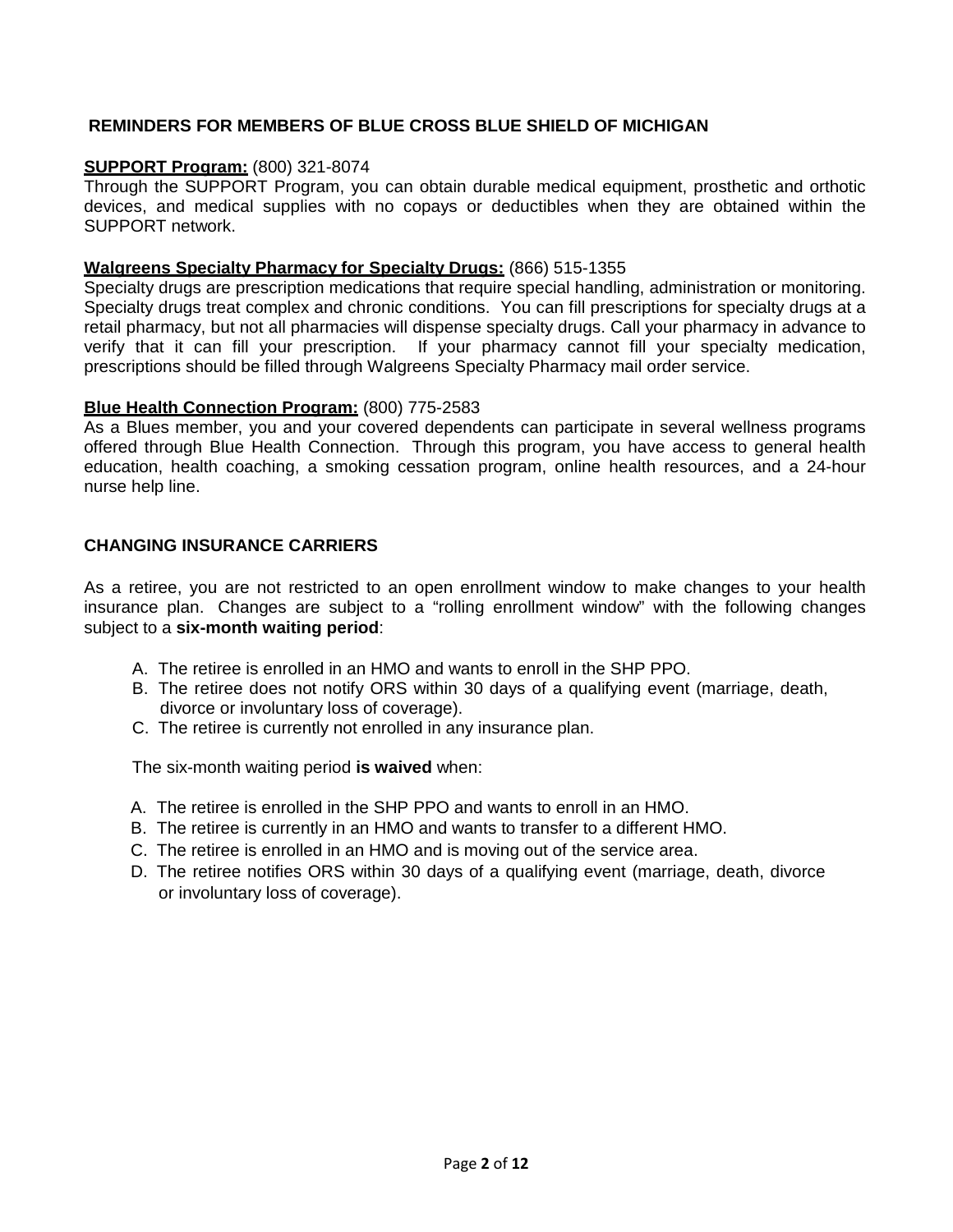### **Defined Benefit Retirement Health Care**

If you wish to make changes to your State Health, Dental or Vision plans (enroll, add or delete dependents), you may do so by using miAccount, the online account access tool available through the ORS website. If you have not yet registered in miAccount, go to www.michigan.gov/orsmiaccount and click "Register Now". Once you are logged in, click "Insurance Plans" from the links on the left.

If you are unable to access miAccount, you can use the Insurance Enrollment/Change Request (R0452G) available on the State Defined Benefit website at www.michigan.gov/orsstatedb. On the left side of the screen, click "Forms and Publications". Please send your completed form to ORS.

### **HMO**

To enroll in an HMO, request the enrollment form directly from the HMO. HMO contact information is included with this mailing. Send your completed HMO form and the Insurance Enrollment/Change Request (R0452G) to ORS. If you make your changes through miAccount, you only need to submit the HMO form to ORS.

### **ADDITIONAL INFORMATION**

Information regarding COBRA rights to continue State sponsored group insurances is available on the Civil Service Commission website at www.mi.gov/employeebenefits. From the left menu, click "COBRA", then click "COBRA Notice – Retiree" in the center of the page.

The HIPAA Notice of Privacy Practices for the benefits plans is also available on the Civil Service Commission website at www.mi.gov/employeebenefits. From the left menu, click "HIPAA." You may also contact the Employee Benefits Division at (800) 505-5011, (517) 373-7977, or 711 for the Michigan Relay Center for hearing impaired.

## **QUESTIONS**

Questions regarding the information in this bulletin may be directed to MI HR Service Center toll-free at (877) 766-6447, Lansing area at (517) 335-0529, or 711 for the Michigan Relay Center for hearing impaired.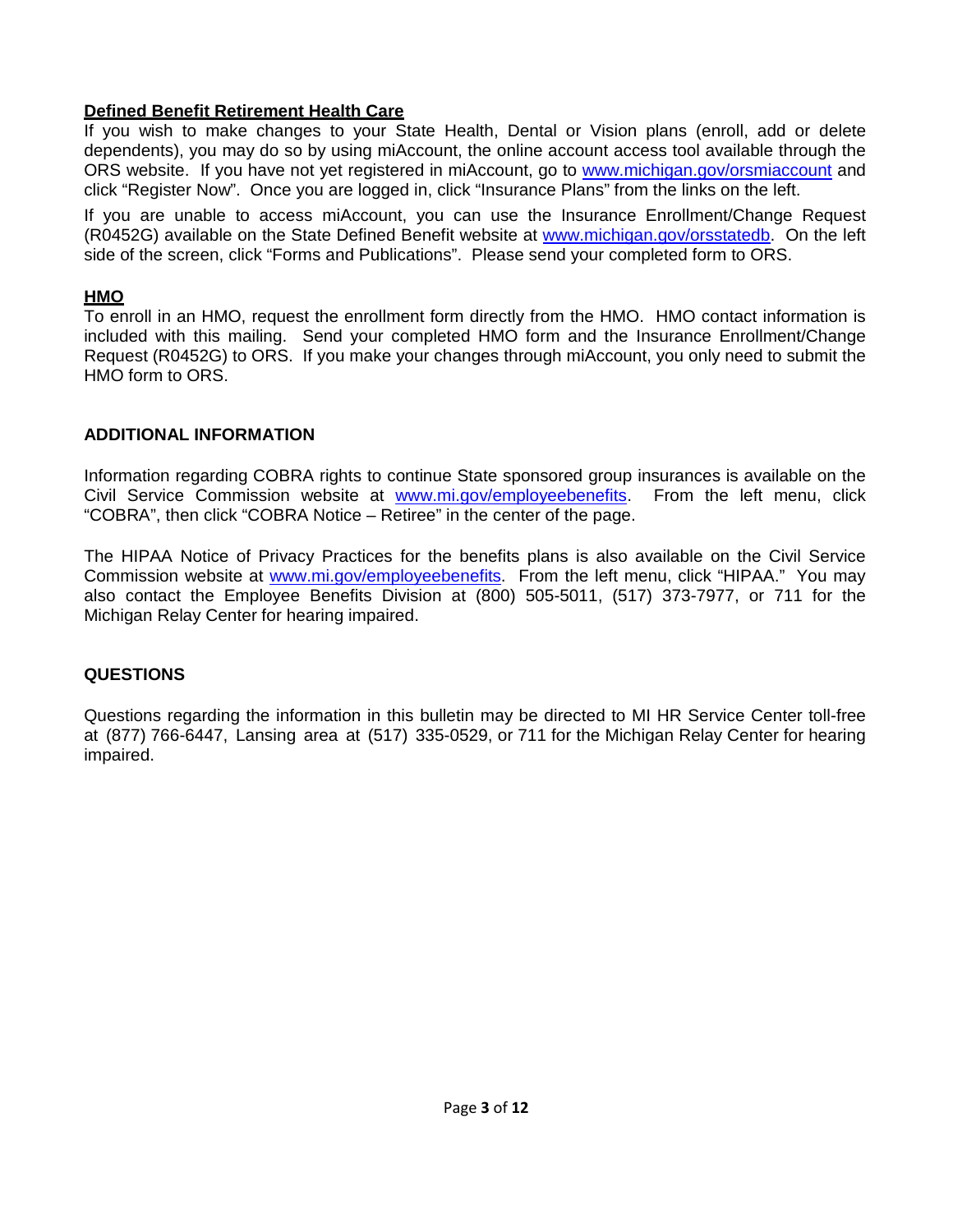## **STATE SPONSORED GROUP INSURANCE PLAN BENEFIT ADMINISTRATORS FOR RETIREES**

**STATE HEALTH PLAN PPO**  BCBSM State of Michigan Service Center (800) 843-4876

www.bcbsm.com/som

**STATE VISION PLAN** BCBSM State of Michigan Service Center (800) 843-4876 www.bcbsm.com/som

> **STATE DENTAL PLAN**  Delta Dental Plan of Michigan (800) 524-0150 www.deltadentalmi.com

**MANAGED PHARMACY/MAIL SERVICE PRESCRIPTION DRUG PROGRAM**  BCBSM State of Michigan Service Center (800) 843-4876 www.bcbsm.com/som

**SUPPORT PROGRAM DURABLE MEDICAL EQUIPMENT** (800) 321-8074

**MENTAL HEALTH/SUBSTANCE ABUSE SERVICES** Magellan Health Services (866) 503-3158 www.magellanassist.com

**HEALTH MAINTENANCE ORGANIZATIONS (HMOs)**

**Blue Care Network: Great Lakes, Mid-Michigan, East Michigan-Flint, East Michigan-Saginaw and Southeast Michigan** (800) 662-6667 **BCN Advantage** (800) 450-3680 www.mibcn.com

**Physicians Health Plan**  (800) 832-9186 or (517) 364-8500 www.phpmm.org

**HealthPlus of Michigan** Flint (800) 332-9161 Saginaw (800) 942-8816

> **HealthPlus Senior**  (800) 332-9161 www.healthplus.com

**Health Alliance Plan** (800) 422-4641 or (313) 872-8100

**HAP Senior Plus** (800) 801-1770 or (313) 664-7015 www.hap.org

**Priority Health West, Priority Health East and Priority Health South** (800) 446-5674 or (616) 942-1221

> **Priority Medicare** (888) 389-6648 or (616) 464-8820 www.priority-health.com

## **STATE OF MICHIGAN**

**Office of Retirement Services** P.O. Box 30171 Lansing, MI 48909 (800) 381-5111

**Employee Benefits Division** P.O. Box 30002 Lansing, MI 48909 (800) 505-5011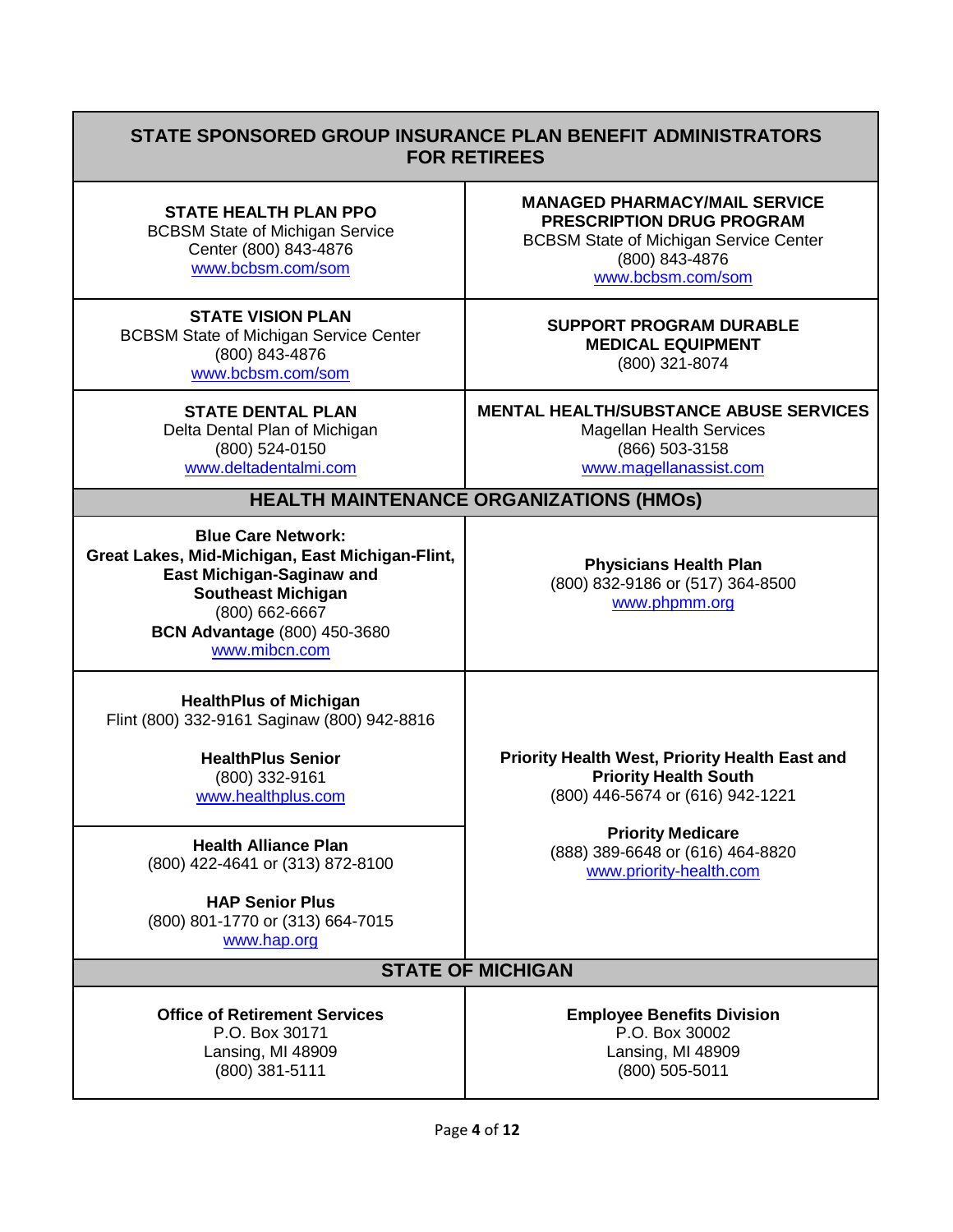# Notice of Creditable Prescription Drug Coverage For Medicare-Eligible Employees, Retirees, and Dependents Enrolled in the State of Michigan Health Plans **August 1, 2011**

This notice is for all current State employees, retirees, and dependents with prescription drug coverage under a health plan offered by the State of Michigan [including the State Health Plan PPO and approved Health Maintenance Organizations (HMOs)] who are Medicare-eligible or will become Medicare-eligible within the next 12 months.

### **IF YOU ARE NOT MEDICARE-ELIGIBLE AND WILL NOT BECOME MEDICARE-ELIGIBLE IN THE NEXT 12 MONTHS, YOU MAY DISREGARD THIS NOTICE.**

If you are eligible for Medicare, you can enroll in a Medicare Part D prescription drug plan (Part D Plan) when you first become eligible for Medicare and each year thereafter between October 15 and December 7. All Part D Plans provide at least a standard level of coverage set by Medicare. You must decide whether to enroll in a Part D Plan or keep your State Health Plan prescription drug coverage. This notice gives important information to help you decide.

- 1. The State of Michigan has determined that the prescription drug coverage provided under its health plans is, on average for all plan participants, expected to pay out at least as much as the standard Medicare prescription drug coverage and is, therefore, considered creditable coverage.
- 2. Because the prescription drug coverage under the State health plans is creditable coverage, you can keep your State Health Plan prescription drug coverage; you do not have to enroll in a Part D Plan.
- 3. If you decide to enroll in a Part D Plan, you will not have to pay a penalty to enroll for Part D Plan coverage unless you do not join the Part D Plan within 63 days after your State health plan prescription drug coverage ends.
- 4. Your current State Health Plan coverage pays for other health expenses (hospitalizations, doctor visits, etc.), in addition to prescription drugs. You will still be eligible to receive these other benefits if you choose to enroll in a Part D Plan.
- 5. If you decide to enroll in a Part D Plan, **your prescription drug coverage under the State health plan will stop** and we cannot guarantee that you will be eligible to restore coverage if you later discontinue your Part D Plan.
- 6. **You do not need to take any action if you wish to continue your prescription drug coverage under your current State health plan.**

**Please keep this Notice. If you enroll in a new Part D Plan approved by Medicare, you may be required to provide a copy of this Notice to avoid paying a higher premium amount.**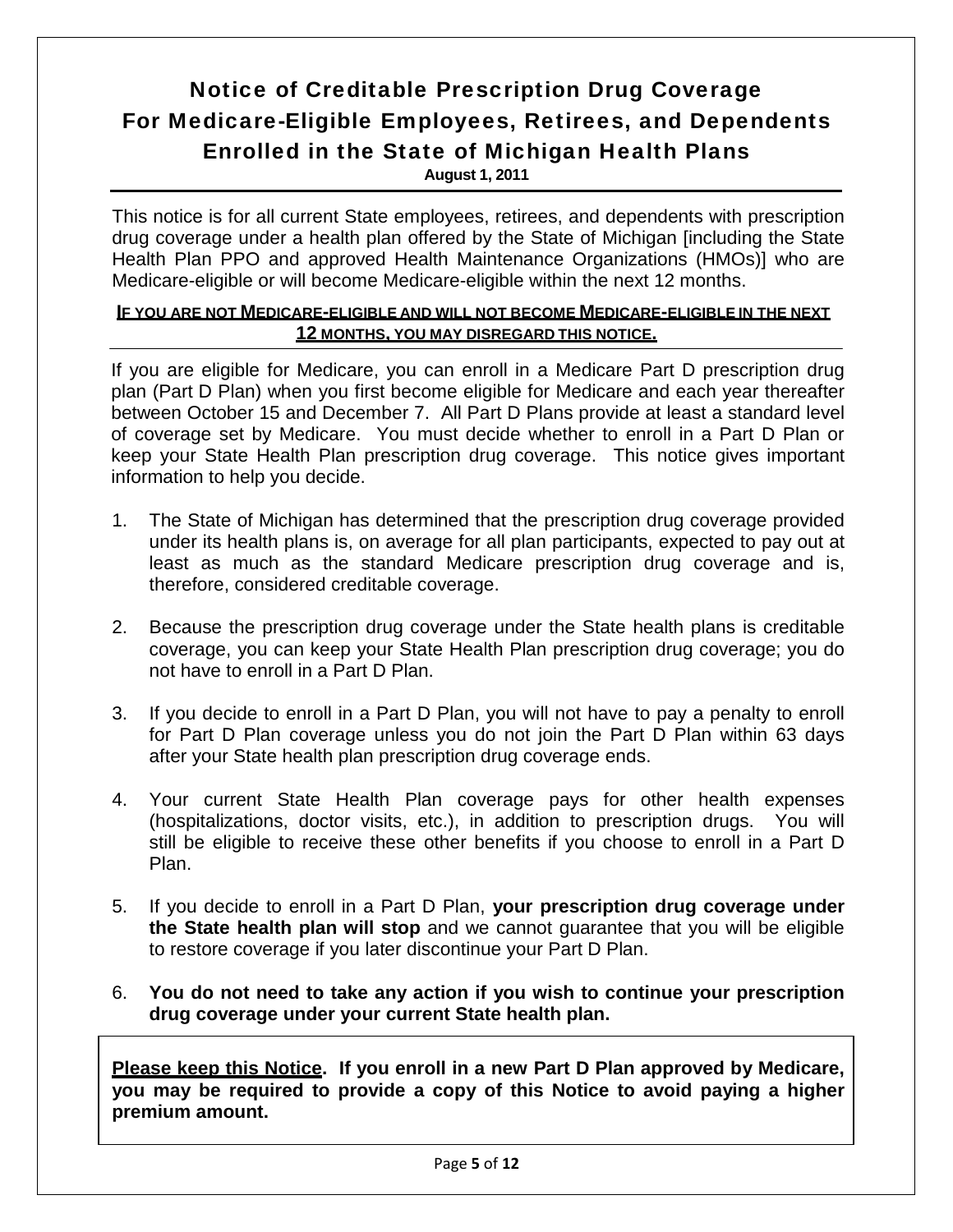## **This Notice of Creditable Coverage is provided by the Michigan Civil Service Commission, Employee Benefits Division, P.O. Box 30002, Lansing, MI 48909.**

For questions regarding **this notice only** (not general Medicare information), please call the MI HR Service Center at (517) 335-0529, (877) 766-6447, or 711 for the Michigan Relay Center for hearing impaired.

You will receive this notice annually. You also may request a copy from the Employee Benefits Division or print a copy of this notice from the Employee Benefits section of the Michigan Civil Service Commission website at www.michigan.gov/mdcs.

# **WHERE TO GET MORE INFORMATION ABOUT MEDICARE PART D:**

More detailed information about Medicare plans that offer prescription drug coverage is in the "Medicare & You" handbook. You will get a copy of the handbook in the mail every year from Medicare. You may also be contacted directly by Medicare prescription drug plans. For more information about Medicare prescription drug plans:

- 1. Visit www.medicare.gov for personalized information. The "Medicare & You" booklet is also available for download on this site.
- 2. Call 1-800-MEDICARE (800) 633-4227 or (877) 486-2048 (TTY).
- 3. Call your State Health Insurance Assistance Program for personalized help. Michigan residents may call ( 8 00) 803-7174. For other states, look in the "Medicare & You" handbook for telephone numbers.

For people with limited income and resources, extra help paying for Medicare prescription drug coverage is available. Information about this extra help is available online from the Social Security Administration (SSA) at www.socialsecurity.gov, or by phone at (800) 772-1213 or (800) 325-0778 (TTY).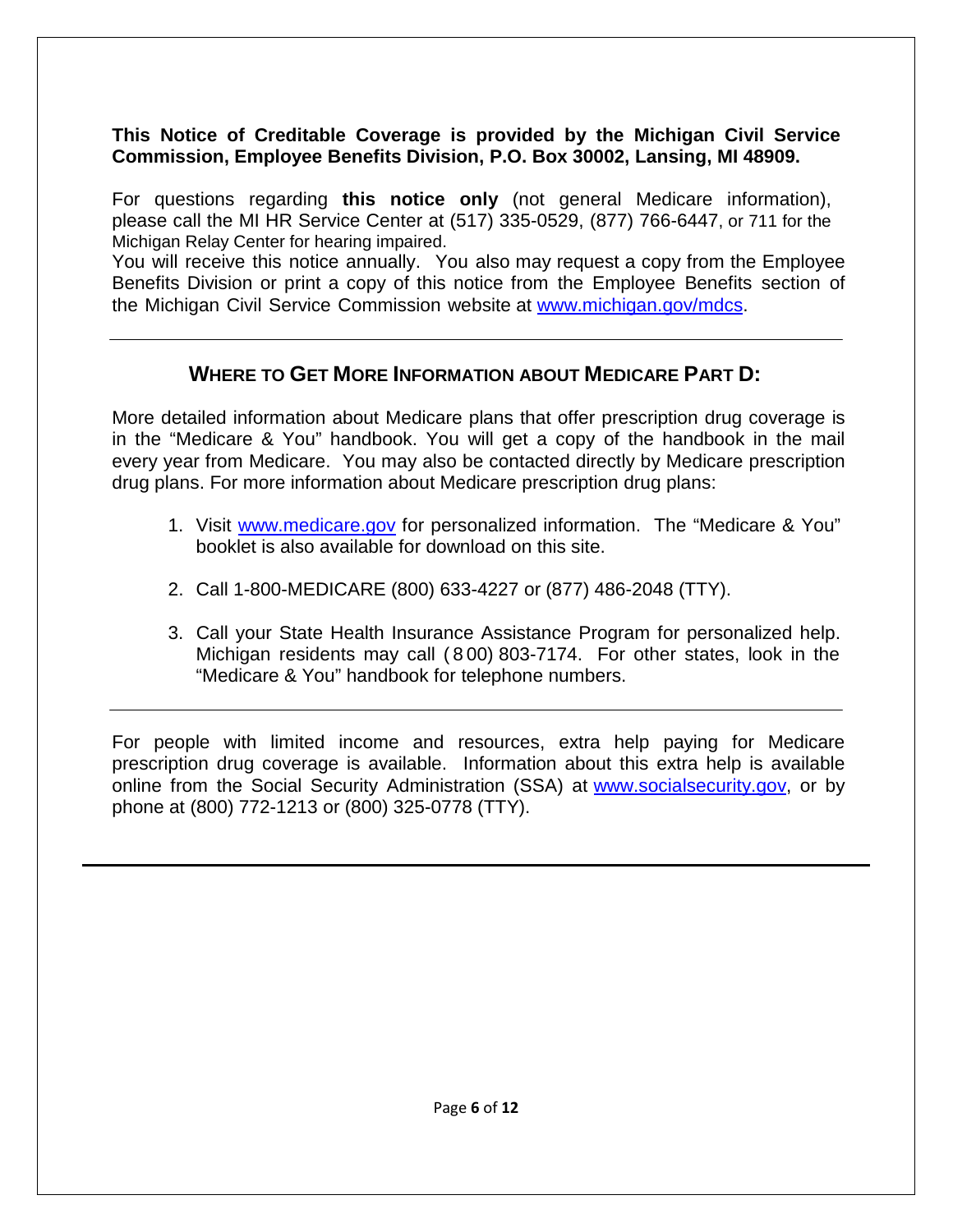|          | Retirees' State Health Plan - Blue Cross Blue Shield PPO |    |                |    |          |    |                |    |          |  |  |
|----------|----------------------------------------------------------|----|----------------|----|----------|----|----------------|----|----------|--|--|
|          |                                                          |    |                |    |          |    |                |    |          |  |  |
|          |                                                          |    | Retiree        |    | State    |    | <b>MONTHLY</b> |    | Retiree  |  |  |
| 121-BCBS |                                                          |    | Share          |    | Share    |    | <b>TOTAL</b>   |    | COBRA    |  |  |
| G        | <b>Retiree Only</b>                                      | \$ | 73.44          | \$ | 660.94   | \$ | 734.38         | \$ | 749.07   |  |  |
|          | Retiree & Spouse                                         | \$ | 146.88         | \$ | 1,321.87 | \$ | 1,468.75       | \$ | 1,498.13 |  |  |
| R        | Retiree & Child(ren)                                     | \$ | 92.51          | \$ | 832.54   | \$ | 925.05         | \$ | 943.55   |  |  |
| W        | Retiree, Spouse & Child(ren)                             | \$ | 170.03         | \$ | 1,530.22 | \$ | 1,700.25       | \$ | 1,734.26 |  |  |
| н        | Retiree 65+ Only                                         | \$ | $\blacksquare$ | \$ | 385.05   | \$ | 385.05         | \$ | 392.75   |  |  |
| M        | Retiree 65+ & Spouse 65+                                 | \$ | -              | \$ | 770.12   | \$ | 770.12         | \$ | 785.52   |  |  |
| S        | Retiree 65+ & Child(ren)                                 | \$ | -              | \$ | 575.74   | \$ | 575.74         | \$ | 587.25   |  |  |
| X        | Retiree 65+ & Spouse 65+ & Child(ren)                    | \$ |                | \$ | 1,001.65 | \$ | 1,001.65       | \$ | 1,021.68 |  |  |
| N        | Retiree under 65 & Spouse 65+                            | \$ |                | \$ | 1.119.43 | \$ | 1.119.43       | \$ | 1,141.82 |  |  |
| P        | Retiree 65+ & Spouse under 65                            | \$ |                | \$ | 1,119.43 | \$ | 1,119.43       | \$ | 1,141.82 |  |  |
| Y        | Retiree under 65, Spouse 65+ & Child(ren)                | \$ | -              | \$ | 1,350.95 | \$ | 1,350.95       | \$ | 1,377.97 |  |  |
| Z        | Retiree 65+, Spouse under 65 & Child(ren)                | \$ | -              | \$ | 1,350.95 | \$ | 1,350.95       | \$ | 1,377.97 |  |  |
|          |                                                          |    |                |    |          |    |                |    |          |  |  |
|          | Sponsored Dependent under 65                             | \$ | 809.13         | \$ |          |    | 809.13         | \$ | 825.31   |  |  |
|          | Sponsored Dependent 65+                                  | \$ | 383.01         | \$ |          | \$ | 383.01         | \$ | 390.67   |  |  |

|            | <b>Retirees' State Dental Plan</b> |  |         |    |        |   |                |  |              |  |  |
|------------|------------------------------------|--|---------|----|--------|---|----------------|--|--------------|--|--|
|            |                                    |  |         |    |        |   |                |  |              |  |  |
|            |                                    |  | Retiree |    | State  |   | <b>MONTHLY</b> |  | Retiree      |  |  |
| <b>DDR</b> |                                    |  | Share   |    | Share  |   | <b>TOTAL</b>   |  | <b>COBRA</b> |  |  |
| E          | Retiree Only                       |  | 4.37    |    | 39.28  |   | 43.65          |  | 44.52        |  |  |
| S          | Retiree & Spouse                   |  | 7.95    | \$ | 71.59  |   | 79.54          |  | 81.13        |  |  |
| C          | Retiree & Child(ren)               |  | 9.72    |    | 87.44  | S | 97.16          |  | 99.10        |  |  |
|            | Retiree, Spouse & Child(ren)       |  | 13.31   |    | 119.75 |   | 133.06         |  | 135.72       |  |  |

|             | <b>Retirees' State Vision Plan</b> |    |         |   |       |   |                |     |              |  |  |
|-------------|------------------------------------|----|---------|---|-------|---|----------------|-----|--------------|--|--|
|             |                                    |    |         |   |       |   |                |     |              |  |  |
|             |                                    |    | Retiree |   | State |   | <b>MONTHLY</b> |     | Retiree      |  |  |
| <b>VBR</b>  |                                    |    | Share   |   | Share |   | TOTAL          |     | <b>COBRA</b> |  |  |
|             | Retiree Only                       |    | 0.64    |   | 5.73  |   | 6.37           | -S  | 6.50         |  |  |
| S           | Retiree & Spouse                   |    | 1.05    | S | 9.32  |   | 10.37          | \$. | 10.58        |  |  |
| $\sim$<br>U | Retiree & Child(ren)               |    | 1.45    |   | 13.04 | S | 14.49          | \$. | 14.78        |  |  |
|             | Retiree, Spouse & Child(ren)       | ۰D | .86     |   | 16.62 |   | 18.48          |     | 18.85        |  |  |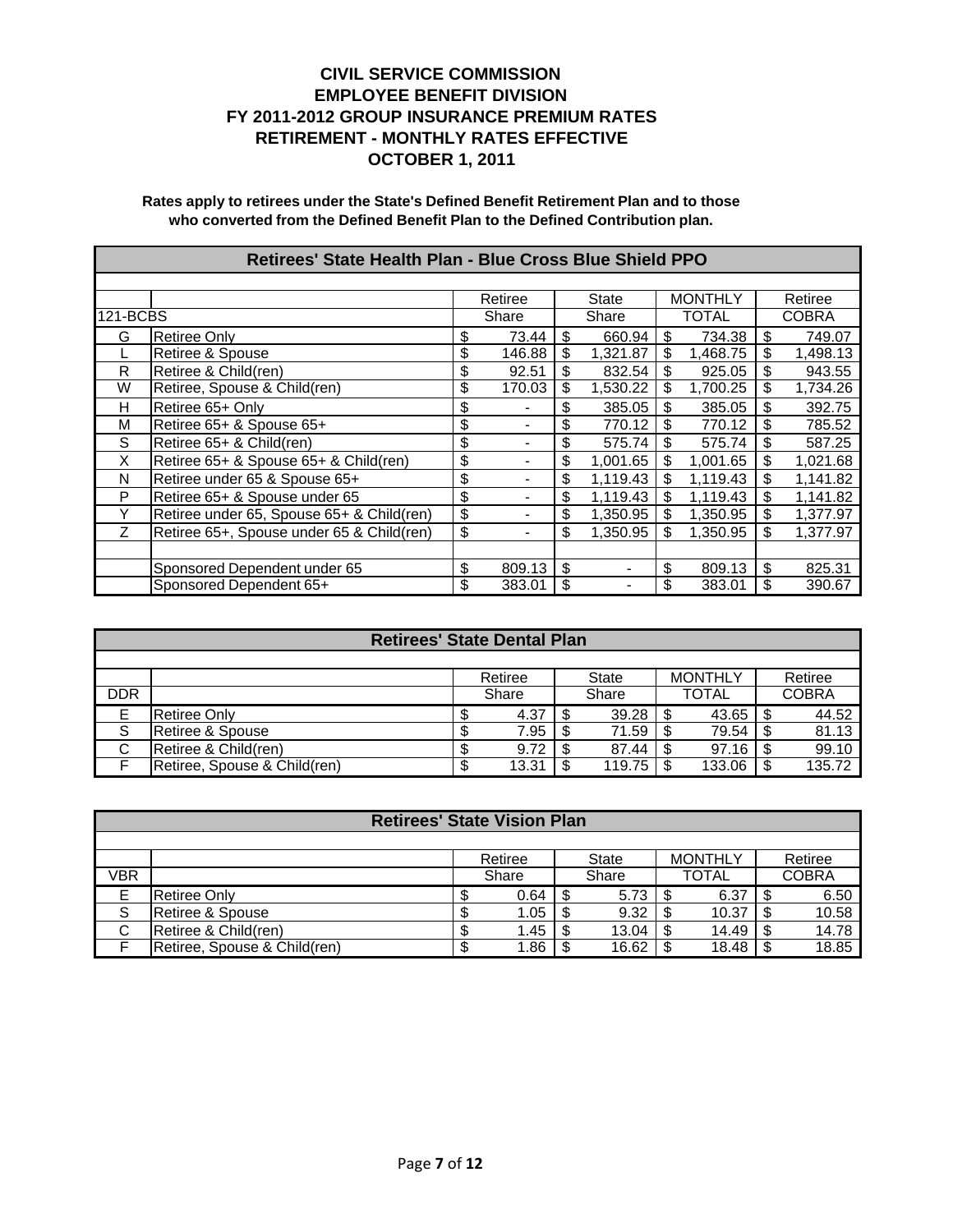|                                                                                     | <b>Blue Care Network Mid-Michigan</b>                       |    |          |    |          |    |                |    |              |  |  |
|-------------------------------------------------------------------------------------|-------------------------------------------------------------|----|----------|----|----------|----|----------------|----|--------------|--|--|
|                                                                                     |                                                             |    |          |    |          |    |                |    |              |  |  |
|                                                                                     |                                                             |    | Retiree  |    | State    |    | <b>MONTHLY</b> |    | Retiree      |  |  |
| 171                                                                                 |                                                             |    | Share    |    | Share    |    | <b>TOTAL</b>   |    | <b>COBRA</b> |  |  |
| Rates for Retirees without Medicare. See enclosed postal code list for eligibility. |                                                             |    |          |    |          |    |                |    |              |  |  |
| G                                                                                   | Retiree Only                                                | \$ | 528.36   | \$ | 660.94   | \$ | 1,189.30       | \$ | 1,213.09     |  |  |
| L                                                                                   | Retiree & Spouse                                            | \$ | 1,056.72 | \$ | 1,321.87 | \$ | 2,378.59       | \$ | 2,426.16     |  |  |
| R                                                                                   | Retiree & Child(ren)                                        | \$ | 665.97   | \$ | 832.54   | \$ | 1,498.51       | \$ | 1,528.48     |  |  |
| W                                                                                   | Retiree, Spouse & Child(ren)                                | \$ | 1.228.95 | \$ | 1,530.22 | \$ | 2,759.17       | \$ | 2,814.35     |  |  |
|                                                                                     | Rates for Retirees or Dependents with Medicare.             |    |          |    |          |    |                |    |              |  |  |
|                                                                                     | Service Area: Clinton, Eaton, Ingham, and Jackson Counties. |    |          |    |          |    |                |    |              |  |  |
| н                                                                                   | Retiree 65+ Only                                            | \$ | 47.93    | \$ | 385.05   | \$ | 432.98         | \$ | 441.64       |  |  |
| М                                                                                   | Retiree 65+ & Spouse 65+                                    | \$ | 95.84    | \$ | 770.12   | \$ | 865.96         | \$ | 883.28       |  |  |
| S                                                                                   | Retiree 65+ & Child(ren)                                    | \$ | 166.45   | \$ | 575.74   | \$ | 742.19         | \$ | 757.03       |  |  |
| X                                                                                   | Retiree 65+ & Spouse 65+ & Child(ren)                       | \$ | 173.52   | \$ | 1,001.65 | \$ | 1,175.17       | \$ | 1,198.67     |  |  |
| N                                                                                   | Retiree under 65 & Spouse 65+                               | \$ | 502.85   | \$ | 1,119.43 | \$ | 1,622.28       | \$ | 1,654.73     |  |  |
| P                                                                                   | Retiree 65+ & Spouse under 65                               | \$ | 502.85   | \$ | 1,119.43 | \$ | 1,622.28       | \$ | 1,654.73     |  |  |
| Υ                                                                                   | Retiree under 65, Spouse 65+ & Child(ren)                   | \$ | 580.54   | \$ | 1,350.95 | \$ | 1,931.49       | \$ | 1.970.12     |  |  |
| Ζ                                                                                   | Retiree 65+, Spouse under 65 & Child(ren)                   | \$ | 580.54   | \$ | 1,350.95 | \$ | 1,931.49       | \$ | 1,970.12     |  |  |

|                                                                                     | <b>Blue Care Network East Michigan-Flint</b>                                            |    |         |    |          |    |                |         |          |  |  |
|-------------------------------------------------------------------------------------|-----------------------------------------------------------------------------------------|----|---------|----|----------|----|----------------|---------|----------|--|--|
|                                                                                     |                                                                                         |    |         |    |          |    |                |         |          |  |  |
|                                                                                     |                                                                                         |    | Retiree |    | State    |    | <b>MONTHLY</b> | Retiree |          |  |  |
| 181                                                                                 |                                                                                         |    | Share   |    | Share    |    | TOTAL          |         | COBRA    |  |  |
| Rates for Retirees without Medicare. See enclosed postal code list for eligibility. |                                                                                         |    |         |    |          |    |                |         |          |  |  |
| G                                                                                   | Retiree Only                                                                            | \$ | 426.74  | \$ | 660.94   | \$ | 1,087.68       | \$      | 1,109.43 |  |  |
|                                                                                     | Retiree & Spouse                                                                        | \$ | 853.49  | \$ | 1,321.87 | \$ | 2,175.36       | \$      | 2,218.87 |  |  |
| R                                                                                   | Retiree & Child(ren)                                                                    | \$ | 537.94  | \$ | 832.54   | \$ | 1.370.48       | \$      | 1,397.89 |  |  |
| W                                                                                   | Retiree, Spouse & Child(ren)                                                            | \$ | 993.20  | \$ | 1,530.22 | \$ | 2,523.42       | \$      | 2,573.89 |  |  |
| Rates for Retirees or Dependents with Medicare.                                     |                                                                                         |    |         |    |          |    |                |         |          |  |  |
|                                                                                     | Service Area: Bay, Genesee, Gratiot, Lapeer, Midland, Shiawassee, and Tuscola Counties. |    |         |    |          |    |                |         |          |  |  |
| н                                                                                   | Retiree 65+ Only                                                                        | \$ | 65.46   | S  | 385.05   | \$ | 450.51         | \$      | 459.52   |  |  |
| М                                                                                   | Retiree 65+ & Spouse 65+                                                                | \$ | 130.90  | \$ | 770.12   | \$ | 901.02         | \$      | 919.04   |  |  |
| S                                                                                   | Retiree 65+ & Child(ren)                                                                | \$ | 157.57  | \$ | 575.74   | \$ | 733.31         | \$      | 747.98   |  |  |
| X                                                                                   | Retiree 65+ & Spouse 65+ & Child(ren)                                                   | \$ | 182.17  | \$ | 1.001.65 | \$ | 1.183.82       | \$      | 1,207.50 |  |  |
| N                                                                                   | Retiree under 65 & Spouse 65+                                                           | \$ | 418.76  | \$ | 1,119.43 | \$ | 1,538.19       | \$      | 1,568.95 |  |  |
| P                                                                                   | Retiree 65+ & Spouse under 65                                                           | \$ | 418.76  | \$ | 1,119.43 | \$ | 1,538.19       | \$      | 1,568.95 |  |  |
| Y                                                                                   | Retiree under 65, Spouse 65+ & Child(ren)                                               | \$ | 470.04  | \$ | 1.350.95 | \$ | 1.820.99       | \$      | 1,857.41 |  |  |
| Ζ                                                                                   | Retiree 65+, Spouse under 65 & Child(ren)                                               | \$ | 470.04  | \$ | 1,350.95 | \$ | 1,820.99       | \$      | 1,857.41 |  |  |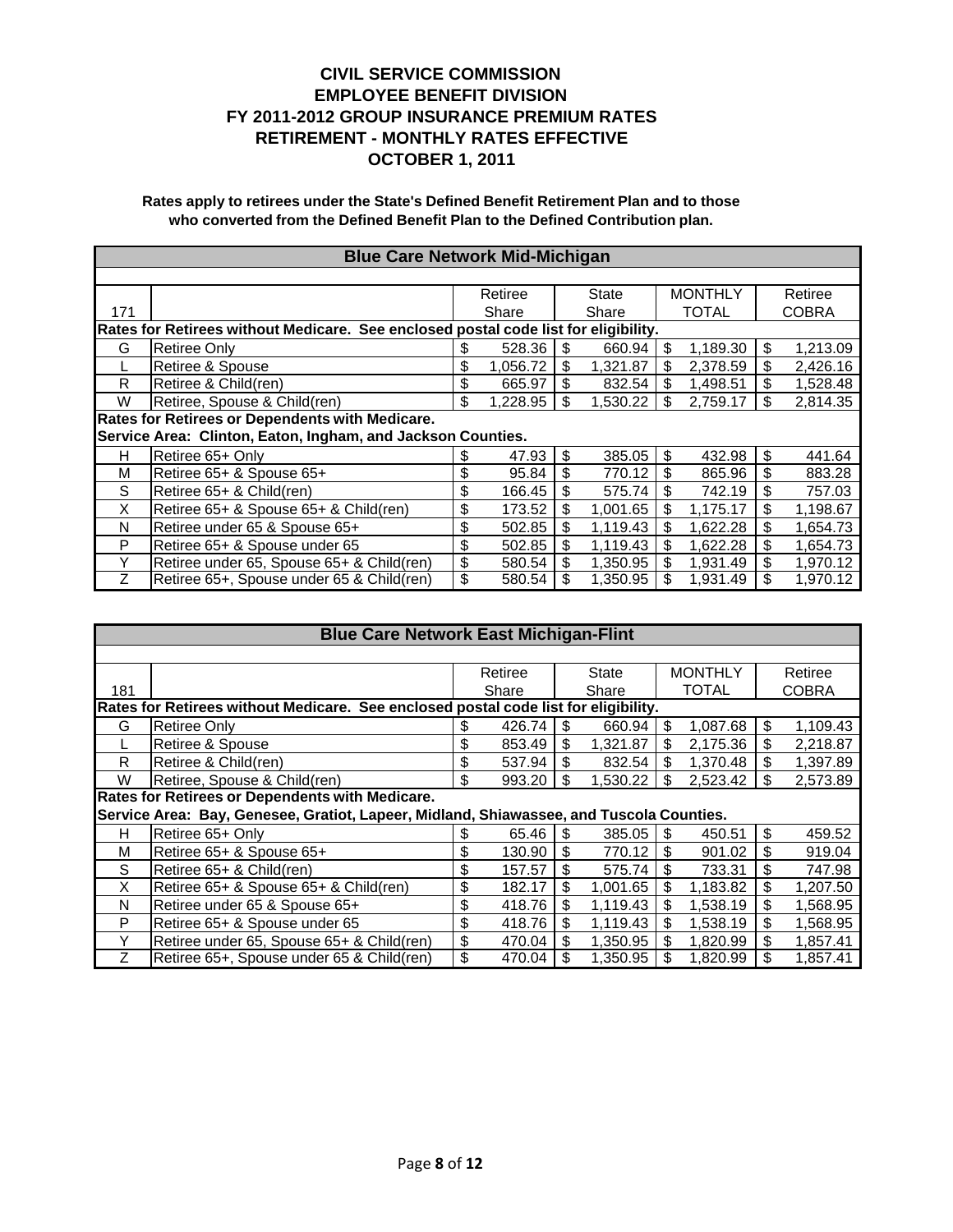|                                                                                     | <b>Blue Care Network East Michigan-Saginaw</b>  |    |         |    |          |    |                |    |          |  |  |
|-------------------------------------------------------------------------------------|-------------------------------------------------|----|---------|----|----------|----|----------------|----|----------|--|--|
|                                                                                     |                                                 |    |         |    |          |    |                |    |          |  |  |
|                                                                                     |                                                 |    | Retiree |    | State    |    | <b>MONTHLY</b> |    | Retiree  |  |  |
| 191                                                                                 |                                                 |    | Share   |    | Share    |    | <b>TOTAL</b>   |    | COBRA    |  |  |
| Rates for Retirees without Medicare. See enclosed postal code list for eligibility. |                                                 |    |         |    |          |    |                |    |          |  |  |
| G                                                                                   | Retiree Only                                    | \$ | 335.14  | \$ | 660.94   | \$ | 996.08         | \$ | 1,016.00 |  |  |
|                                                                                     | Retiree & Spouse                                | \$ | 670.29  | \$ | 1,321.87 | \$ | 1,992.16       | \$ | 2,032.00 |  |  |
| R                                                                                   | Retiree & Child(ren)                            | \$ | 422.52  | \$ | 832.54   | \$ | 1,255.06       | \$ | 1,280.16 |  |  |
| W                                                                                   | Retiree, Spouse & Child(ren                     | \$ | 780.69  | \$ | 1,530.22 | \$ | 2,310.91       | \$ | 2,357.13 |  |  |
|                                                                                     | Rates for Retirees or Dependents with Medicare. |    |         |    |          |    |                |    |          |  |  |
|                                                                                     | Service Area: Saginaw County.                   |    |         |    |          |    |                |    |          |  |  |
| н                                                                                   | Retiree 65+ Only                                | \$ | 65.46   | \$ | 385.05   | \$ | 450.51         | \$ | 459.52   |  |  |
| М                                                                                   | Retiree 65+ & Spouse 65+                        | \$ | 130.90  | \$ | 770.12   | \$ | 901.02         | \$ | 919.04   |  |  |
| S                                                                                   | Retiree 65+ & Child(ren)                        | \$ | 133.75  | \$ | 575.74   | \$ | 709.49         | \$ | 723.68   |  |  |
| X                                                                                   | Retiree 65+ & Spouse 65+ & Child(ren)           | \$ | 158.35  | \$ | 1.001.65 | \$ | 1,160.00       | \$ | 1,183.20 |  |  |
| N                                                                                   | Retiree under 65 & Spouse 65+                   | \$ | 327.16  | \$ | 1,119.43 | \$ | 1,446.59       | \$ | 1,475.52 |  |  |
| P                                                                                   | Retiree 65+ & Spouse under 65                   | \$ | 327.16  | \$ | 1.119.43 | \$ | 1,446.59       | \$ | 1,475.52 |  |  |
| Υ                                                                                   | Retiree under 65, Spouse 65+ & Child(ren)       | \$ | 354.62  | \$ | 1.350.95 | \$ | 1.705.57       | \$ | 1,739.68 |  |  |
| Ζ                                                                                   | Retiree 65+, Spouse under 65 & Child(ren)       | \$ | 354.62  | \$ | 1,350.95 | \$ | 1,705.57       | \$ | 1,739.68 |  |  |

|                                                                                     | <b>Blue Care Network Southeast Michigan</b>                                                  |    |          |    |              |    |                           |    |              |  |  |
|-------------------------------------------------------------------------------------|----------------------------------------------------------------------------------------------|----|----------|----|--------------|----|---------------------------|----|--------------|--|--|
|                                                                                     |                                                                                              |    |          |    |              |    |                           |    |              |  |  |
|                                                                                     |                                                                                              |    | Retiree  |    | <b>State</b> |    | <b>MONTHLY</b><br>Retiree |    |              |  |  |
| 211                                                                                 |                                                                                              |    | Share    |    | Share        |    | <b>TOTAL</b>              |    | <b>COBRA</b> |  |  |
| Rates for Retirees without Medicare. See enclosed postal code list for eligibility. |                                                                                              |    |          |    |              |    |                           |    |              |  |  |
| G                                                                                   | <b>Retiree Only</b>                                                                          |    | 504.86   | \$ | 660.94       | \$ | 1,165.80                  | \$ | 1,189.12     |  |  |
|                                                                                     | Retiree & Spouse                                                                             | \$ | 1.009.72 | \$ | 1.321.87     | \$ | 2,331.59                  | \$ | 2,378.22     |  |  |
| R                                                                                   | Retiree & Child(ren)                                                                         | \$ | 636.36   | \$ | 832.54       | \$ | 1,468.90                  | \$ | 1,498.28     |  |  |
| W                                                                                   | Retiree, Spouse & Child(ren                                                                  | \$ | 1,174.43 | \$ | 1,530.22     | \$ | 2,704.65                  | \$ | 2.758.74     |  |  |
| Rates for Retirees or Dependents with Medicare.                                     |                                                                                              |    |          |    |              |    |                           |    |              |  |  |
|                                                                                     | Service Area: Livingston, Macomb, Monroe, Oakland, St. Clair, Washtenaw, and Wayne Counties. |    |          |    |              |    |                           |    |              |  |  |
| н                                                                                   | Retiree 65+ Only                                                                             | \$ | 101.30   | \$ | 385.05       | \$ | 486.35                    | S  | 496.08       |  |  |
| M                                                                                   | Retiree 65+ & Spouse 65+                                                                     | \$ | 202.58   | \$ | 770.12       | \$ | 972.70                    | \$ | 992.15       |  |  |
| S                                                                                   | Retiree 65+ & Child(ren)                                                                     | \$ | 213.71   | \$ | 575.74       | \$ | 789.45                    | \$ | 805.24       |  |  |
| X                                                                                   | Retiree 65+ & Spouse 65+ & Child(ren)                                                        | \$ | 274.15   | \$ | 1.001.65     | \$ | 1,275.80                  | \$ | 1,301.32     |  |  |
| N                                                                                   | Retiree under 65 & Spouse 65+                                                                | \$ | 532.72   | \$ | 1,119.43     | \$ | 1,652.15                  | \$ | 1,685.19     |  |  |
| P                                                                                   | Retiree 65+ & Spouse under 65                                                                | \$ | 532.72   | \$ | 1.119.43     | \$ | 1,652.15                  | \$ | 1,685.19     |  |  |
| Y                                                                                   | Retiree under 65, Spouse 65+ & Child(ren)                                                    | \$ | 604.30   | \$ | 1,350.95     | \$ | 1,955.25                  | \$ | 1,994.36     |  |  |
| Ζ                                                                                   | Retiree 65+, Spouse under 65 & Child(ren)                                                    | \$ | 604.30   | \$ | 1,350.95     | \$ | 1,955.25                  | \$ | 1,994.36     |  |  |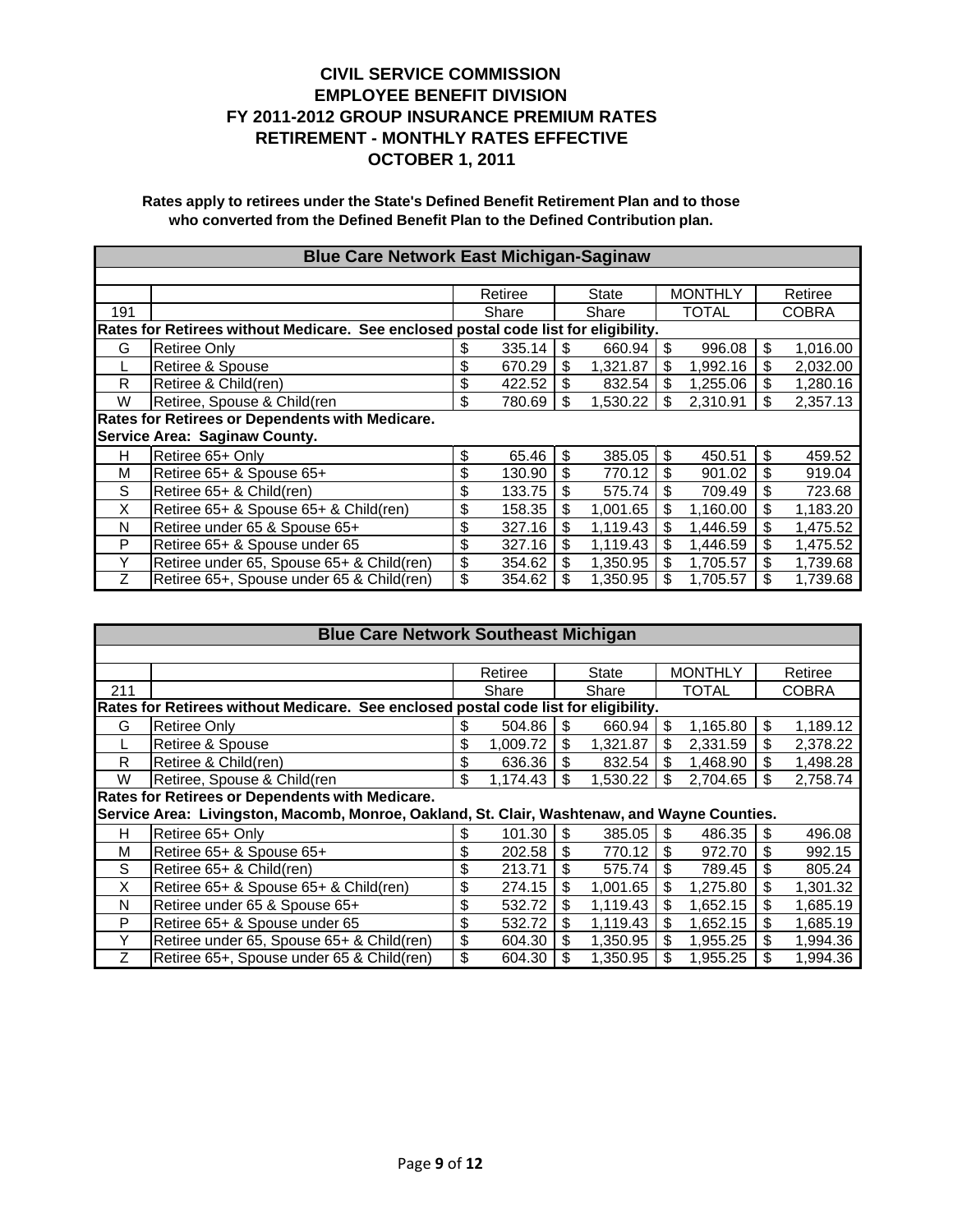| <b>Blue Care Network West Michigan-Great Lakes</b> |                                                                                             |    |         |    |          |    |                |    |              |  |  |  |
|----------------------------------------------------|---------------------------------------------------------------------------------------------|----|---------|----|----------|----|----------------|----|--------------|--|--|--|
|                                                    |                                                                                             |    |         |    |          |    |                |    |              |  |  |  |
|                                                    |                                                                                             |    | Retiree |    | State    |    | <b>MONTHLY</b> |    | Retiree      |  |  |  |
| 311                                                |                                                                                             |    | Share   |    | Share    |    | <b>TOTAL</b>   |    | <b>COBRA</b> |  |  |  |
|                                                    | Rates for Retirees without Medicare. See enclosed postal code list for eligibility.         |    |         |    |          |    |                |    |              |  |  |  |
| G                                                  | Retiree Only                                                                                | \$ | 396.64  | \$ | 660.94   | \$ | 1,057.58       | \$ | 1,078.73     |  |  |  |
|                                                    | Retiree & Spouse                                                                            | \$ | 793.28  | \$ | 1,321.87 | \$ | 2,115.15       | \$ | 2,157.45     |  |  |  |
| R                                                  | Retiree & Child(ren)                                                                        | \$ | 500.01  | \$ | 832.54   | \$ | 1,332.55       | \$ | 1,359.20     |  |  |  |
| W                                                  | Retiree, Spouse & Child(ren<br>\$<br>\$<br>\$<br>923.35<br>1,530.22<br>2,453.57<br>2,502.64 |    |         |    |          |    |                |    |              |  |  |  |
| Rates for Retirees or Dependents with Medicare.    |                                                                                             |    |         |    |          |    |                |    |              |  |  |  |
|                                                    | Service Area: Allegan, Barry, Calhoun, Ionia, Kalamazoo, Kent, Montcalm, Muskegon, Newaygo, |    |         |    |          |    |                |    |              |  |  |  |
|                                                    | and Ottawa Counties.                                                                        |    |         |    |          |    |                |    |              |  |  |  |
| н                                                  | Retiree 65+ Only                                                                            | \$ | 22.03   | \$ | 385.05   | \$ | 407.08         | \$ | 415.22       |  |  |  |
| M                                                  | Retiree 65+ & Spouse 65+                                                                    | \$ | 44.04   | \$ | 770.12   | \$ | 814.16         | \$ | 830.44       |  |  |  |
| S                                                  | Retiree 65+ & Child(ren)                                                                    | \$ | 106.31  | \$ | 575.74   | \$ | 682.05         | \$ | 695.69       |  |  |  |
| X                                                  | Retiree 65+ & Spouse 65+ & Child(ren)                                                       | \$ | 87.48   | \$ | 1,001.65 | \$ | 1,089.13       | \$ | 1,110.91     |  |  |  |
| N                                                  | Retiree under 65 & Spouse 65+                                                               | \$ | 345.23  | \$ | 1,119.43 | \$ | 1,464.66       | \$ | 1,493.95     |  |  |  |
| P                                                  | Retiree 65+ & Spouse under 65                                                               | \$ | 345.23  | \$ | 1,119.43 | \$ | 1,464.66       | \$ | 1,493.95     |  |  |  |
| Y                                                  | Retiree under 65, Spouse 65+ & Child(ren)                                                   | \$ | 388.68  | \$ | 1,350.95 | \$ | 1.739.63       | \$ | 1,774.42     |  |  |  |
| Ζ                                                  | Retiree 65+, Spouse under 65 & Child(ren)                                                   | \$ | 388.68  | \$ | 1,350.95 | \$ | 1,739.63       | \$ | 1,774.42     |  |  |  |

|                                                                                     | <b>Health Alliance Plan</b>                                                               |    |         |    |              |    |                |         |          |  |  |
|-------------------------------------------------------------------------------------|-------------------------------------------------------------------------------------------|----|---------|----|--------------|----|----------------|---------|----------|--|--|
|                                                                                     |                                                                                           |    |         |    |              |    |                |         |          |  |  |
|                                                                                     |                                                                                           |    | Retiree |    | <b>State</b> |    | <b>MONTHLY</b> | Retiree |          |  |  |
| 201                                                                                 |                                                                                           |    | Share   |    | Share        |    | <b>TOTAL</b>   |         | COBRA    |  |  |
| Rates for Retirees without Medicare. See enclosed postal code list for eligibility. |                                                                                           |    |         |    |              |    |                |         |          |  |  |
| G                                                                                   | <b>Retiree Only</b>                                                                       | \$ | 277.59  | \$ | 660.94       | \$ | 938.53         | \$      | 957.30   |  |  |
|                                                                                     | Retiree & Spouse                                                                          | \$ | 555.19  | \$ | 1,321.87     | \$ | 1,877.06       | \$      | 1,914.60 |  |  |
| R                                                                                   | Retiree & Child(ren)                                                                      | \$ | 350.03  | \$ | 832.54       | \$ | 1,182.57       | \$      | 1,206.22 |  |  |
| W                                                                                   | Retiree, Spouse & Child(ren                                                               | \$ | 647.17  | \$ | 1,530.22     | \$ | 2,177.39       | \$      | 2,220.94 |  |  |
|                                                                                     | Rates for Retirees or Dependents with Medicare.                                           |    |         |    |              |    |                |         |          |  |  |
|                                                                                     | Service Area: Genesee, Lapeer, Livingston, Macomb, Monroe, Oakland, St. Clair, Washtenaw, |    |         |    |              |    |                |         |          |  |  |
|                                                                                     | and Wayne Counties.                                                                       |    |         |    |              |    |                |         |          |  |  |
| н                                                                                   | Retiree 65+ Only                                                                          | \$ | 5.25    | \$ | 385.05       | \$ | 390.30         | \$      | 398.11   |  |  |
| м                                                                                   | Retiree 65+ & Spouse 65+                                                                  | \$ | 10.48   | \$ | 770.12       | \$ | 780.60         | \$      | 796.21   |  |  |
| S                                                                                   | Retiree 65+ & Child(ren)                                                                  | \$ | 58.60   | \$ | 575.74       | \$ | 634.34         | \$      | 647.03   |  |  |
| X                                                                                   | Retiree 65+ & Spouse 65+ & Child(ren)                                                     | \$ | 79.28   | \$ | 1,001.65     | \$ | 1,080.93       | \$      | 1,102.55 |  |  |
| N                                                                                   | Retiree under 65 & Spouse 65+                                                             | \$ | 209.40  | \$ | 1,119.43     | \$ | 1,328.83       | \$      | 1,355.41 |  |  |
| P                                                                                   | Retiree 65+ & Spouse under 65                                                             | \$ | 209.40  | \$ | 1,119.43     | \$ | 1,328.83       | \$      | 1,355.41 |  |  |
| Υ                                                                                   | Retiree under 65, Spouse 65+ & Child(ren)                                                 | \$ | 278.21  | \$ | 1,350.95     | \$ | 1,629.16       | \$      | 1,661.74 |  |  |
| Z                                                                                   | Retiree 65+, Spouse under 65 & Child(ren)                                                 | \$ | 278.21  | \$ | 1,350.95     | \$ | 1,629.16       | \$      | 1,661.74 |  |  |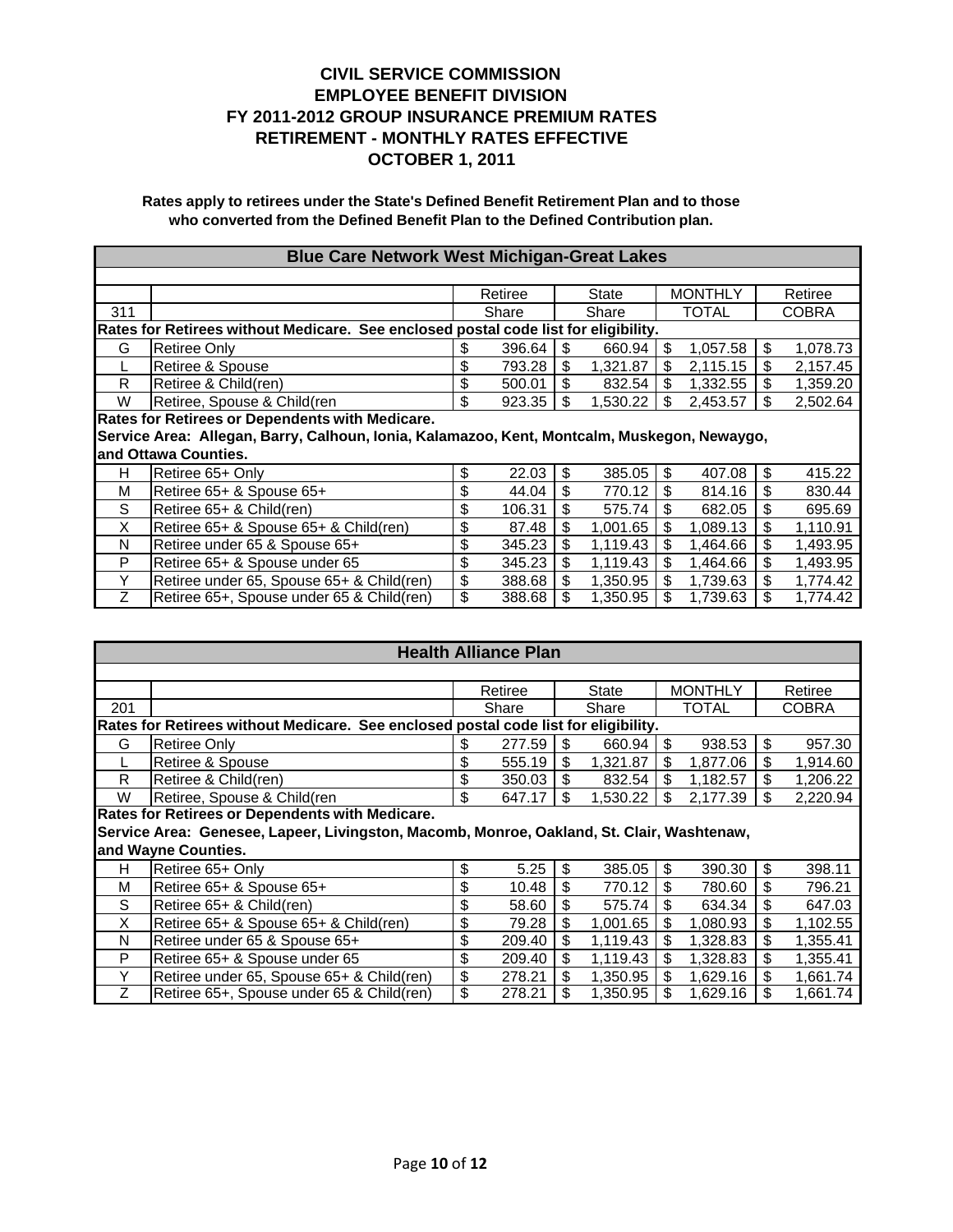| <b>HealthPlus</b>                               |                                                                                         |    |         |     |          |    |                |    |              |
|-------------------------------------------------|-----------------------------------------------------------------------------------------|----|---------|-----|----------|----|----------------|----|--------------|
|                                                 |                                                                                         |    |         |     |          |    |                |    |              |
|                                                 |                                                                                         |    | Retiree |     | State    |    | <b>MONTHLY</b> |    | Retiree      |
| 622                                             |                                                                                         |    | Share   |     | Share    |    | TOTAL          |    | <b>COBRA</b> |
|                                                 | Rates for Retirees without Medicare. See enclosed postal code list for eligibility.     |    |         |     |          |    |                |    |              |
| G                                               | <b>Retiree Only</b>                                                                     | S  | 424.18  | \$. | 660.94   | \$ | 1,085.12       | \$ | 1,106.82     |
|                                                 | Retiree & Spouse                                                                        | \$ | 848.37  | \$  | 1,321.87 | \$ | 2,170.24       | \$ | 2,213.64     |
| R                                               | Retiree & Child(ren)                                                                    | \$ | 534.71  | \$  | 832.54   | \$ | 1,367.25       | \$ | 1,394.60     |
| W                                               | Retiree, Spouse & Child(ren                                                             | \$ | 987.26  | \$  | 1,530.22 | \$ | 2,517.48       | \$ | 2,567.83     |
| Rates for Retirees or Dependents with Medicare. |                                                                                         |    |         |     |          |    |                |    |              |
|                                                 | Service Area: Arenac, Bay, Genesee, Lapeer, Oakland, Saginaw, Shiawassee, St. Clair and |    |         |     |          |    |                |    |              |
|                                                 | <b>Tuscola Counties.</b>                                                                |    |         |     |          |    |                |    |              |
| H.                                              | Retiree 65+ Only                                                                        | \$ | 25.60   | \$  | 385.05   | \$ | 410.65         | \$ | 418.86       |
| M                                               | Retiree 65+ & Spouse 65+                                                                | \$ | 51.18   | \$  | 770.12   | \$ | 821.30         | \$ | 837.73       |
| S                                               | Retiree 65+ & Child(ren)                                                                | \$ | 328.80  | \$  | 575.74   | \$ | 904.54         | \$ | 922.63       |
| X                                               | Retiree 65+ & Spouse 65+ & Child(ren)                                                   | \$ | 313.54  | \$  | 1,001.65 | \$ | 1,315.19       | \$ | 1,341.49     |
| N                                               | Retiree under 65 & Spouse 65+                                                           | \$ | 376.35  | \$  | 1,119.43 | \$ | 1,495.78       | \$ | 1,525.70     |
| P                                               | Retiree 65+ & Spouse under 65                                                           | \$ | 376.35  | \$  | 1,119.43 | \$ | 1,495.78       | \$ | 1,525.70     |
| Υ                                               | Retiree under 65, Spouse 65+ & Child(ren)                                               | \$ | 354.98  | \$  | 1,350.95 | \$ | 1,705.93       | \$ | 1,740.05     |
| Ζ                                               | Retiree 65+, Spouse under 65 & Child(ren)                                               | \$ | 354.98  | \$  | 1,350.95 | \$ | 1,705.93       | \$ | 1,740.05     |

|                                                                                                     | <b>PHP-Lansing</b>                                                                                |              |                |                 |                 |  |  |  |  |  |  |  |
|-----------------------------------------------------------------------------------------------------|---------------------------------------------------------------------------------------------------|--------------|----------------|-----------------|-----------------|--|--|--|--|--|--|--|
|                                                                                                     |                                                                                                   |              |                |                 |                 |  |  |  |  |  |  |  |
|                                                                                                     |                                                                                                   | Retiree      | State          | <b>MONTHLY</b>  | Retiree         |  |  |  |  |  |  |  |
| 878                                                                                                 |                                                                                                   | Share        | Share          | TOTAL           | <b>COBRA</b>    |  |  |  |  |  |  |  |
| Rates for Retirees without Medicare. See enclosed postal code list for eligibility. This HMO is not |                                                                                                   |              |                |                 |                 |  |  |  |  |  |  |  |
|                                                                                                     | available to retirees who are Medicare eligible or to retirees with Medicare-eligible dependents. |              |                |                 |                 |  |  |  |  |  |  |  |
| G                                                                                                   | <b>Retiree Only</b>                                                                               | $330.96$ S   | 660.94         | 991.90          | 1,011.73<br>-S  |  |  |  |  |  |  |  |
|                                                                                                     | Retiree & Spouse                                                                                  | 661.91<br>S  | 1,321.87<br>\$ | 1,983.78<br>\$. | 2,023.46<br>S   |  |  |  |  |  |  |  |
| R                                                                                                   | Retiree & Child(ren)                                                                              | 416.86       | 832.54<br>-S   | 1,249.40<br>-S  | 1,274.39<br>S   |  |  |  |  |  |  |  |
| W                                                                                                   | Retiree, Spouse & Child(ren                                                                       | 766.31<br>\$ | 1,530.22       | 2,296.53        | 2,342.46<br>\$. |  |  |  |  |  |  |  |